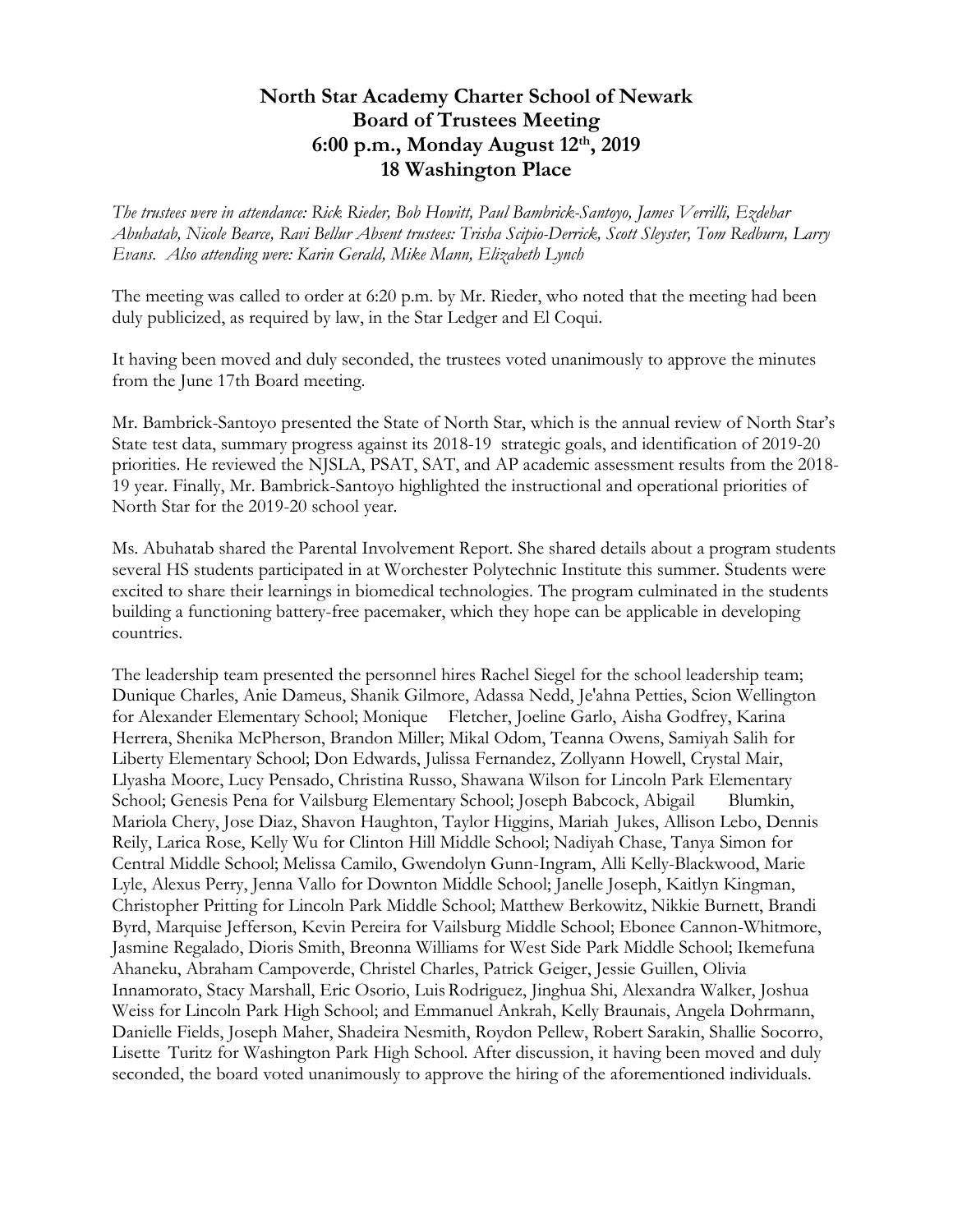Ms. Gerald presented the final 2018-19 Annual Report for approval. After discussion, it having been moved and duly seconded, the Board voted unanimously to approve the 2018-19 annual report as described in Resolution to Approve Final 2018-19 Annual Report.

Ms. Gerald presented the resolution to approve Executor of Contracts. After discussion, it having been moved and duly seconded, the Board voted unanimously to approve the 2018-19 annual report as described in Resolution to Approve Executor of Contracts.

Ms. Gerald presented the resolution to approve the NJCBVI Contract for Special Education Services. After discussion, it having been moved and duly seconded, the Board voted unanimously to approve the 2018-19 annual report as described in Resolution to Approve the NJCBVI Contract for Special Education Services.

Ms. Gerald presented the resolution to approve the ERESC Contract for Special Education Services. After discussion, it having been moved and duly seconded, the Board voted unanimously to approve the 2018-19 annual report as described in Resolution to Approve the ERESC Contract for Special Education Services.

Ms. Gerald presented the resolution to approve the MCGA Contract for Special Education Services. After discussion, it having been moved and duly seconded, the Board voted unanimously to approve the 2018-19 annual report as described in Resolution to Approve the MCGA Contract for Special Education Services.

Ms. Gerald presented the resolution to approve the WA Contract for Special Education Services. After discussion, it having been moved and duly seconded, the Board voted unanimously to approve the 2018-19 annual report as described in Resolution to Approve the WA Contract for Special Education Services.

Ms. Gerald presented an update from the Discipline Committee. The committee recommends that student CD be suspended for 30 days (returning on 9/24/2019). After discussion, it having been moved and duly seconded, the board voted unanimously to approve the aforementioned recommendation.

Ms. Gerald presented an Advocacy Update. She shared an update on the current status of state legal matters.

Mr. Rieder opened the floor for public comments: There were none.

Ms. Gerald presented a resolution to approve Elementary and Secondary Education Act (ESEA) consolidated application. After discussion, it having been moved and seconded, the Board voted unanimously to approve the resolution as described in Resolution to Approve Elementary and Secondary Education Act Consolidated Application.

Ms. Gerald presented a resolution to approve Individuals with Disabilities Act (IDEA) application. After discussion, it having been moved and seconded, the Board voted unanimously to approve the resolution as described in Resolution to Approve Individuals with Disabilities Act (IDEA) Application.